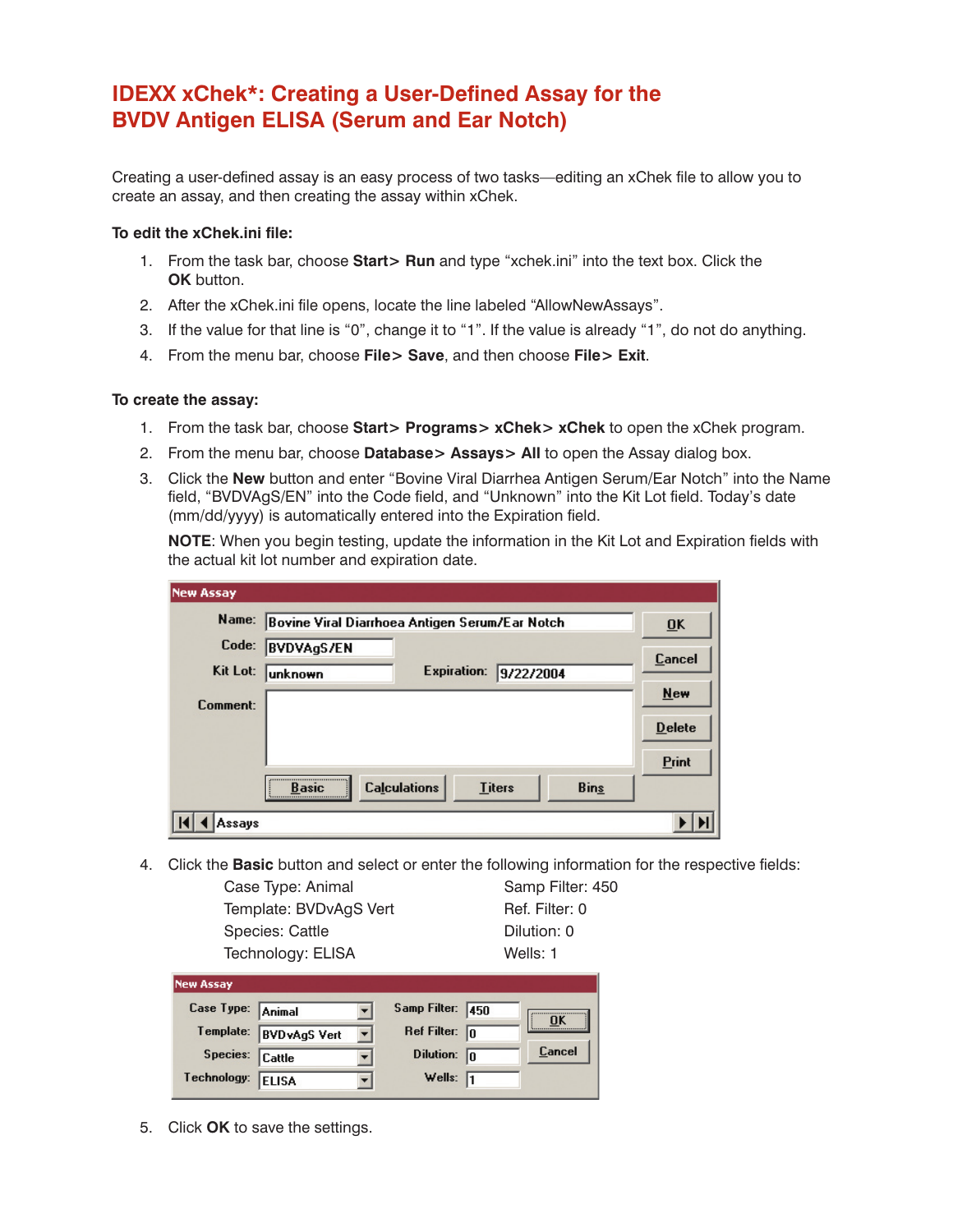6. Click the **Calculations** button and select or enter the following information:

Formulas:

 "S" Part of Ratio: Sample1 - Negative "P" Part of Ratio: Positive - Negative "N" Part of Ratio: None Blocking Factor: None

## First Calculation:

 Variable: S/P Positive Cutoff: 0.4 Suspect Cutoff: 0.2 Comparison:  $>=$ 

| Sample1 - Negative  |                                        | <br>ΠK |
|---------------------|----------------------------------------|--------|
| Positive - Negative |                                        | Cancel |
| <b>None</b>         |                                        | Reset  |
| <b>None</b>         |                                        |        |
| S/P                 | <b>Second Calculation</b><br>Variable: | None   |
| 10.4                | <b>Positive Cutoff:</b><br>ın          |        |
| 0.2                 | <b>Suspect Cutoff:</b><br>lo           |        |
| $\rightarrow$       | <b>Comparison:</b>                     | None   |
|                     |                                        |        |

7. Click **OK** to save these settings and then click the **OK** button to save the assay to the database. You can now test for bovine viral diarrhea virus antigen using the xChek Assay Management System.

**NOTE:** If you are retesting samples that are in the "gray zone" using the modified working detector reagent, those samples' calculations should not be done using xChek software. Please refer to the kit insert for the correct calculation to determine if samples are negative or positive.

**NOTE**: xChek does not evaluate controls or results for validity when you use a user-defined assay. You must evaluate the results from each assay in accordance with good laboratory practices. To evaluate your assay validity, please refer to the Quality Control (Interpretation of Results) section in the insert provided with this test kit.